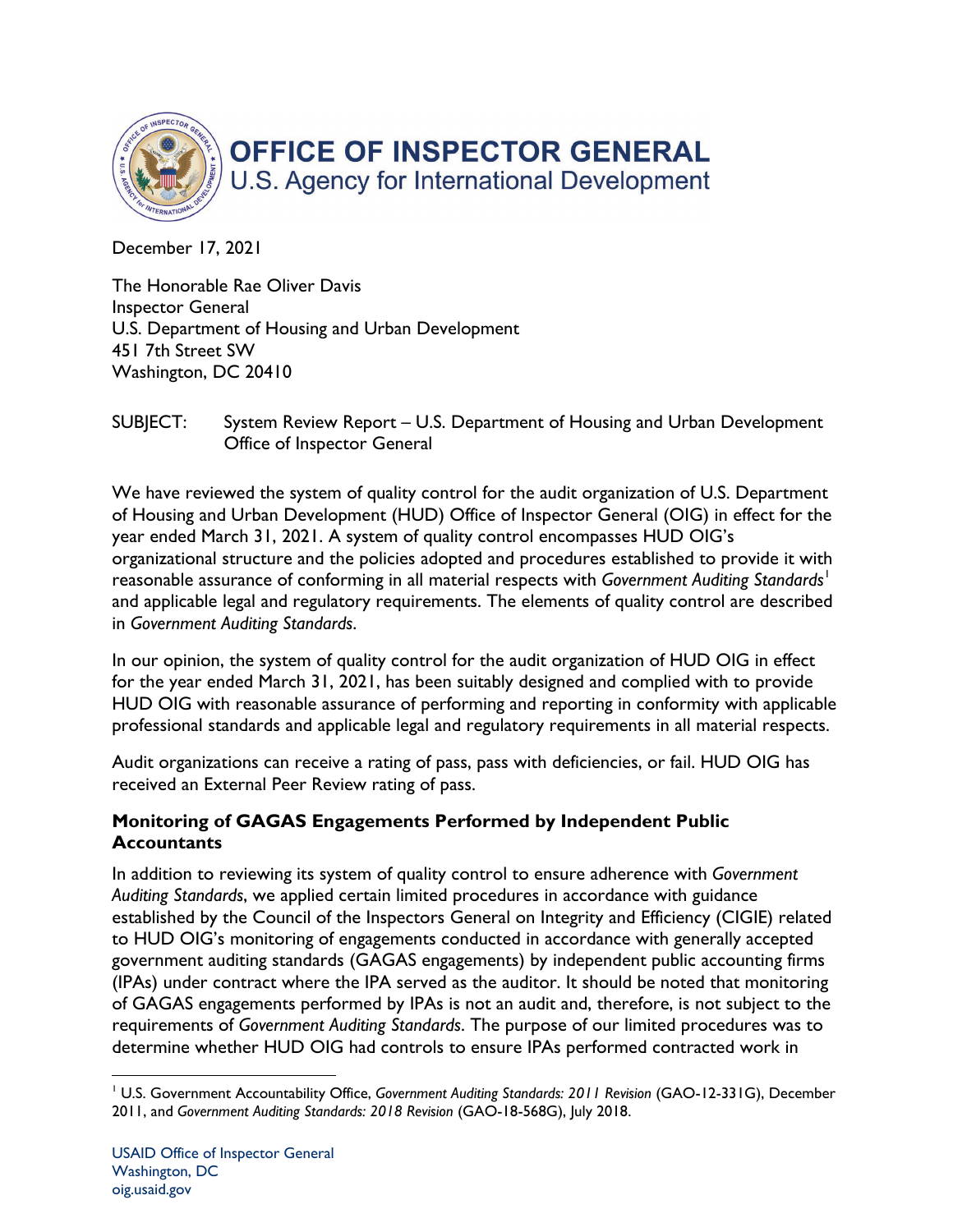accordance with professional standards. However, our objective was not to express an opinion; accordingly, we do not express an opinion on HUD OIG's monitoring of work performed by IPAs.

#### **Letter of Comment**

We have issued in draft a letter dated December 17, 2021, that sets forth findings that were not considered to be of sufficient significance to affect our opinion expressed in this report. We expect to finalize the letter by January 31, 2022, after receiving and incorporating HUD OIG comments.

## **Basis of Opinion**

Our review was conducted in accordance with *Government Auditing Standards* and the CIGIE *Guide for Conducting Peer Reviews of Audit Organizations of Federal Offices of Inspector General*.

During our review, we interviewed HUD OIG personnel and obtained an understanding of the nature of the HUD OIG audit organization and whether the design of HUD OIG's system of quality control was sufficient to assess the risks implicit in its audit function. Based on our assessments, we selected GAGAS engagements and administrative files to test for conformity with professional standards and compliance with HUD OIG's system of quality control. The GAGAS engagements selected represented a reasonable cross-section of the HUD OIG audit organization, with an emphasis on higher-risk engagements. Enclosure 1 to this report identifies HUD OIG engagements we reviewed.

In performing our review, we obtained an understanding of the system of quality control for the HUD OIG audit organization. In addition, we tested compliance with HUD OIG's quality control policies and procedures to the extent we considered appropriate. These tests covered the application of HUD OIG's policies and procedures on selected GAGAS engagements. Our review was based on selected tests; therefore, it would not necessarily detect all weaknesses in the system of quality control or all instances of noncompliance with it.

Prior to concluding the peer review, we reassessed the adequacy of the scope of the peer review procedures and met with HUD OIG management to discuss the results of our review. We believe that the procedures we performed provide a reasonable basis for our opinion. In finalizing the report, we considered HUD OIG's comments on the draft and included them in their entirety in Enclosure 2.

## **Responsibilities and Limitation**

HUD OIG is responsible for establishing and maintaining a system of quality control designed to provide HUD OIG with reasonable assurance that the organization and its personnel comply in all material respects with professional standards and applicable legal and regulatory requirements. Our responsibility is to express an opinion on the design of the system of quality control and HUD OIG's compliance based on our review.

There are inherent limitations in the effectiveness of any system of quality control; therefore, noncompliance with the system of quality control may occur and may not be detected. Projection of any evaluation of a system of quality control to future periods is subject to the risk that the system of quality control may become inadequate because of changes in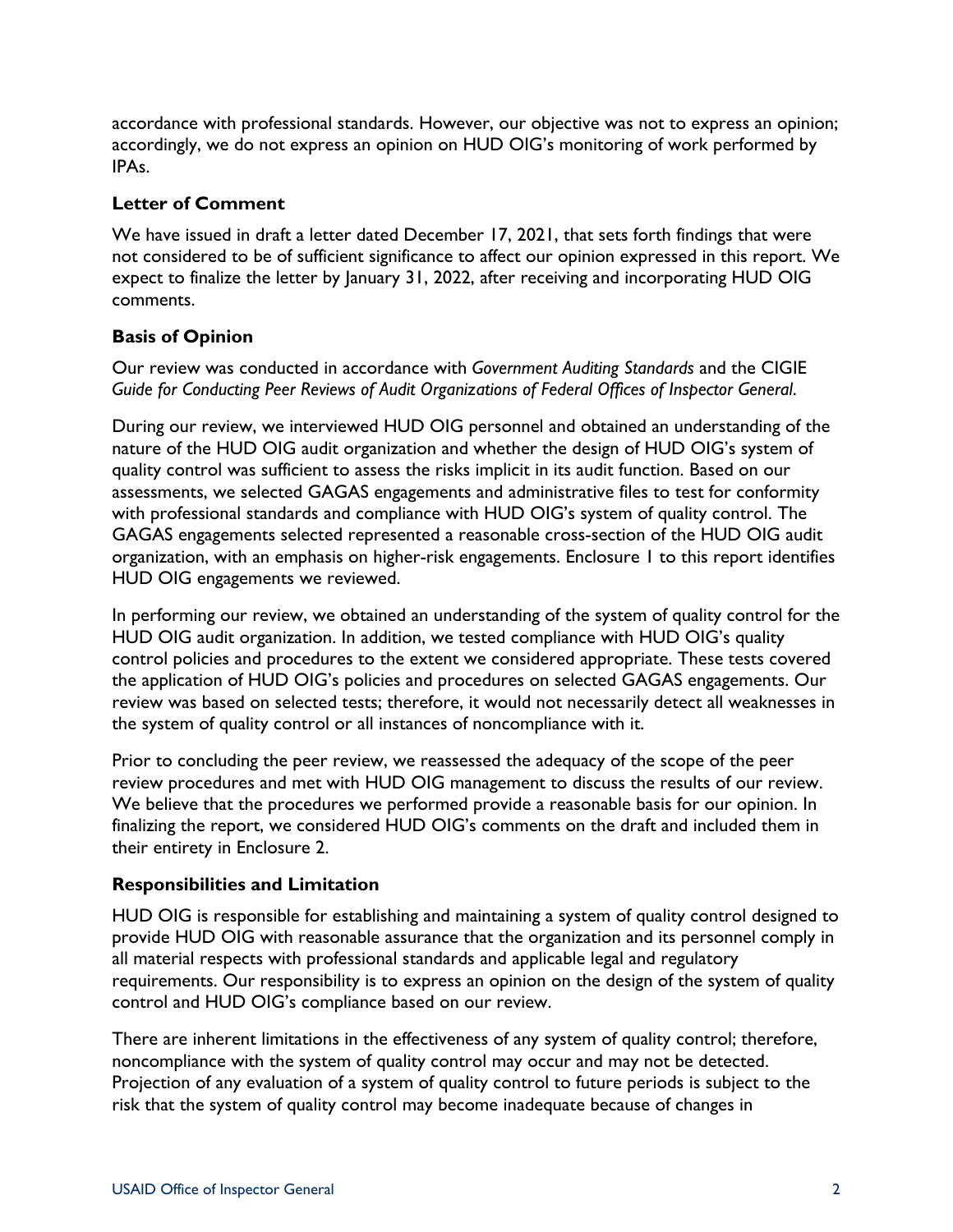conditions, or because the degree of compliance with the policies or procedures may deteriorate.

We appreciate the cooperation and courtesies extended to our staff during the review.

1 hom . J. whom ╱

Thomas J. Ullom Acting Inspector General

**Enclosures**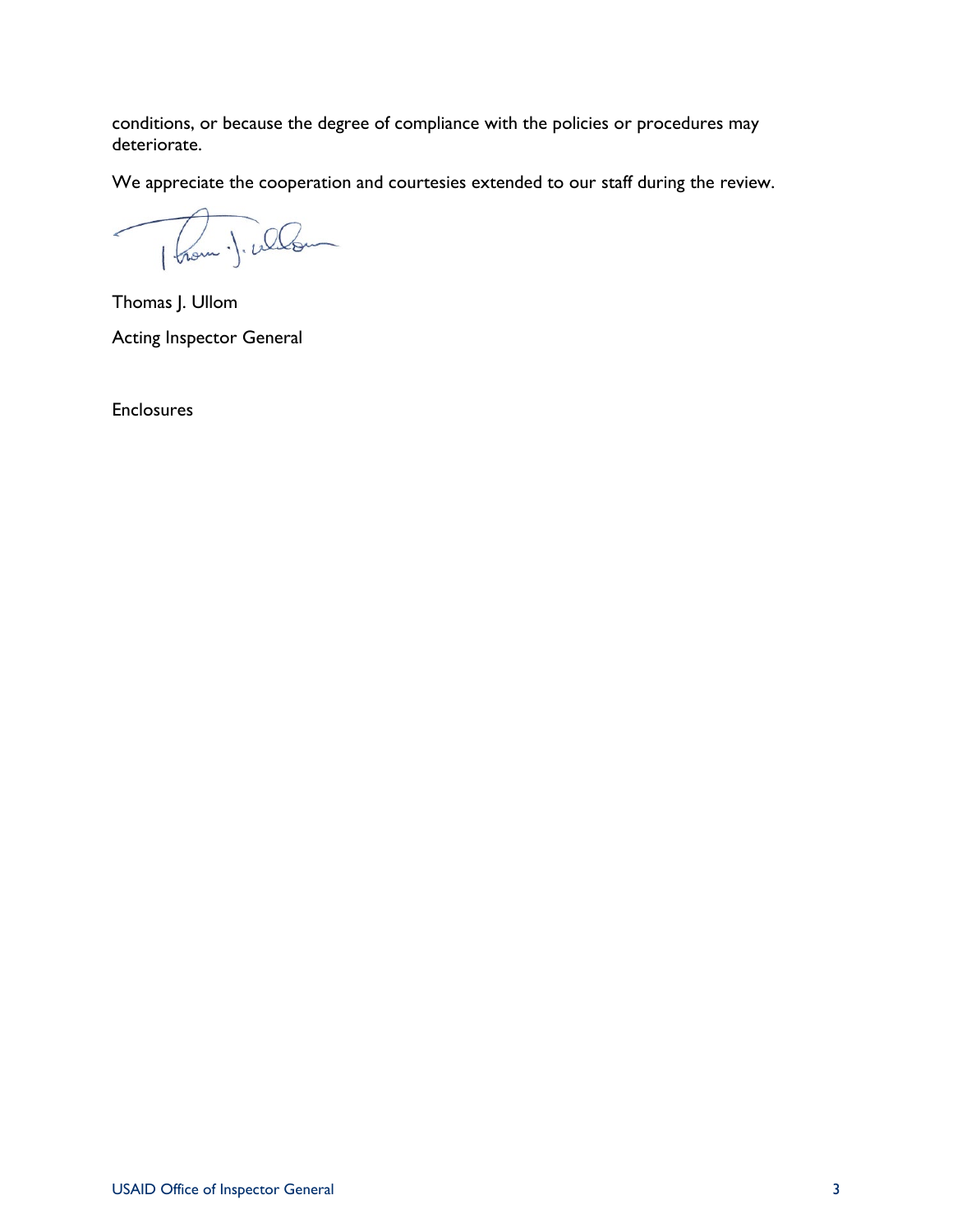## **Scope and Methodology**

We tested compliance with the HUD OIG audit organization's system of quality control to the extent we considered appropriate. These tests included a review of 13 of 32 engagement reports conducted in accordance with generally accepted government auditing standards (GAGAS engagements) issued from April 1, 2020, through March 31, 2021. We also reviewed the internal quality control reviews performed by HUD OIG.

In addition, we reviewed HUD OIG's monitoring of GAGAS engagements performed by IPAs where the IPA served as the auditor from April 1, 2020, through March 31, 2021. During the period, HUD OIG contracted for the audit of the Government National Mortgage Association's (Ginnie Mae's) fiscal year 2020 financial statements.

We did not visit any of HUD OIG's offices due to COVID restrictions. Interface with HUD was conducted virtually.

| <b>Report No.</b> | <b>Issuance Date</b> | <b>Report Title</b>                                                                                                                                          |
|-------------------|----------------------|--------------------------------------------------------------------------------------------------------------------------------------------------------------|
| 2020-AT-1003      | 08/31/2020           | The Housing Authority of the City of Macon-Bibb County, GA,<br>Improperly Executed the HAP Contract for Vineville Christian Towers'<br><b>RAD Conversion</b> |
| 2020-BO-0001      | 08/12/2020           | HUD Could Strengthen Controls Over Employee Benefits Expensed at<br><b>Public Housing Agencies</b>                                                           |
| 2020-CH-0005      | 08/21/2020           | HUD Needs To Improve Its Oversight of Lead in the Water of<br><b>Multifamily Housing Units</b>                                                               |
| 2020-DP-0002      | 09/22/2020           | HUD, Washington, DC, Information Security Weaknesses Existed Within<br><b>NCIS</b>                                                                           |
| 2020-LA-1004      | 06/18/2020           | The Los Angeles County Development Authority, Alhambra, CA,<br>Generally Met HUD Goals and Requirements in Managing Its Family Self-<br>Sufficiency Program  |
| 2021-FO-0003      | 12/04/2020           | Audit of HUD's Fiscal Year 2020 Consolidated Financial Statements                                                                                            |
| 2021-KC-0002      | 01/05/2021           | FHA Insured \$940 Million in Loans for Properties in Flood Zones<br>Without the Required Flood Insurance                                                     |
| 2021-LA-0803      | 01/25/2021           | Use of Landlord Incentives in the Housing Choice Voucher Program                                                                                             |
| 2021-NY-0801      | 10/13/2020           | Opportunities Exist To Improve HUD's Communication to Renters<br><b>About Eviction Protections</b>                                                           |
| 2021-PH-0002      | 03/29/2021           | HUD Improperly Accounted for and Managed Reimbursements It<br>Received Through Rent Credits From the General Services<br>Administration                      |
| 2021-SE-1801      | 10/05/2020           | Review of the Nampa Housing Authority's Public Housing Program,<br>Nampa, ID                                                                                 |
| 2021-NY-0001      | 03/31/2021           | HUD FHA's Claim Without Conveyance of Title (CWCOT) Program                                                                                                  |

#### *Reviewed GAGAS Engagements Performed by HUD OIG*

#### *Reviewed Monitoring Files of HUD OIG for Contracted GAGAS Engagements*

| <b>Report No.</b> | <b>Issuance Date   Report Title</b> |                                                             |
|-------------------|-------------------------------------|-------------------------------------------------------------|
| 2021-FO-0002      | 11/16/2020                          | Audit of Ginnie Mae's Fiscal Year 2020 Financial Statements |